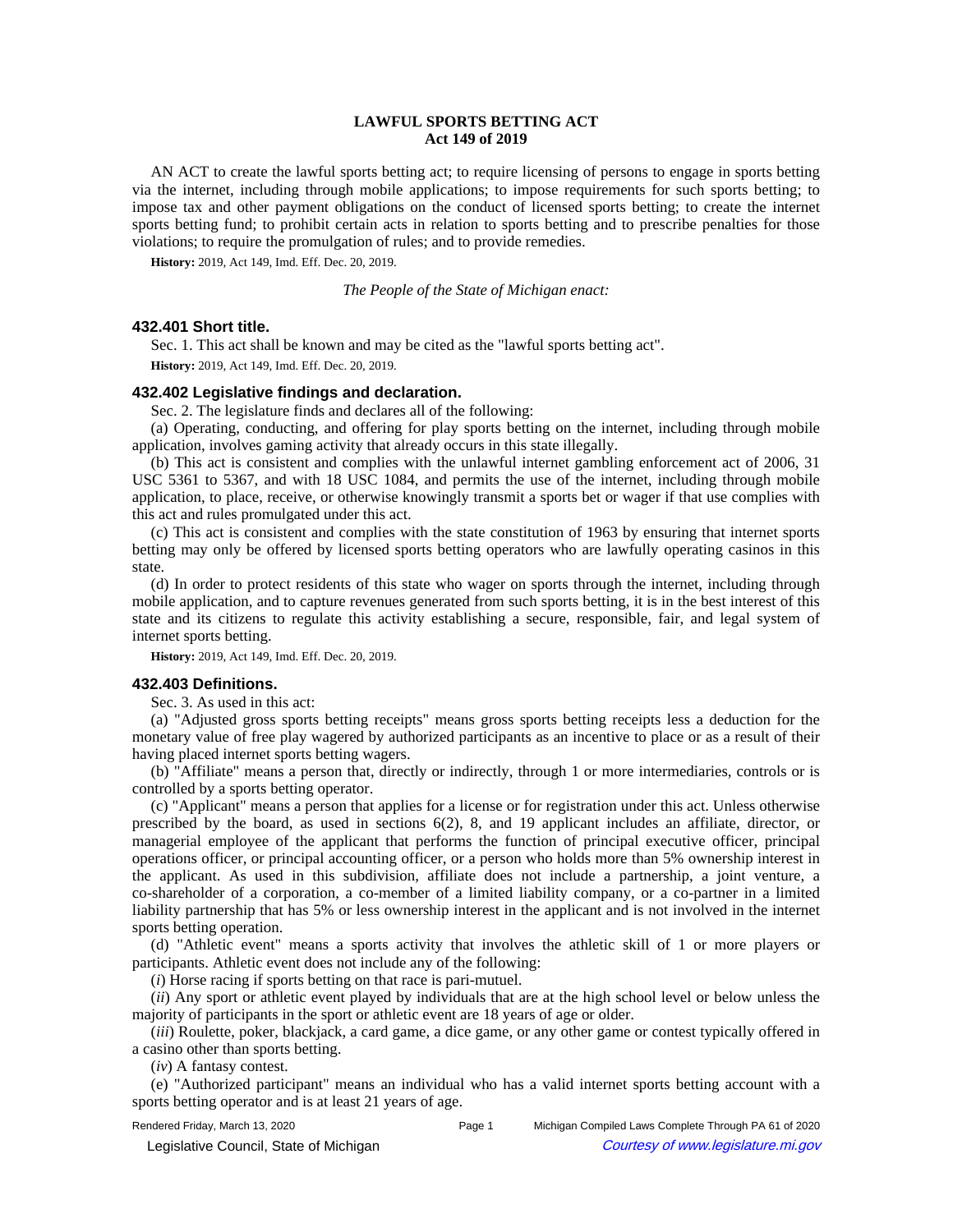(f) "Board" means the Michigan gaming control board created under section 4 of the Michigan Gaming Control and Revenue Act, 1996 IL 1, MCL 432.204.

(g) "Casino" means a building or buildings in which gaming is lawfully conducted under the Michigan Gaming Control and Revenue Act, 1996 IL 1, MCL 432.201 to 432.226, or in which class III gaming is lawfully conducted by an Indian tribe in this state under a facility license issued in accordance with a tribal gaming ordinance approved by the chair of the National Indian Gaming Commission.

(h) "Class III gaming" means that term as defined in 25 USC 2703.

(i) "Compact" means a tribal-state compact governing the conduct of gaming activities in this state that is negotiated under the Indian gaming regulatory act, Public Law 100-497, 102 Stat 2467.

(j) "Fantasy contest" means a simulated game or contest with an entry fee that meets all of the following conditions:

(*i*) No fantasy contest team is composed of the entire roster of a real-world sports team.

(*ii*) No fantasy contest team is composed entirely of individual athletes who are members of the same real-world sports team.

(*iii*) Each prize and award or the value of all prizes and awards offered to winning fantasy contest players is made known to the fantasy contest players in advance of the fantasy contest.

(*iv*) Each winning outcome reflects the relative knowledge and skill of the fantasy contest players and is determined by the aggregated statistical results of the performance of multiple individual athletes selected by the fantasy contest player to form the fantasy contest team, whose individual performances in the fantasy contest directly correspond with the actual performance of those athletes in the athletic event in which those individual athletes participated.

(*v*) A winning outcome is not based on randomized or historical events, or on the score, point spread, or performance in an athletic event of a single real-world sports team, a single athlete, or any combination of real-world sports teams.

(*vi*) The fantasy contest does not constitute or involve and is not based on any of the following:

(A) Racing involving animals.

(B) A game or contest ordinarily offered by a horse track or casino for money, credit, or any representative of value, including any races, games, or contests involving horses, or that are played with cards or dice.

(C) A slot machine or other mechanical, electromechanical, or electric device, equipment, or machine, including computers and other cashless wagering systems.

(D) Any other game or device authorized by the board under the Michigan Gaming Control and Revenue Act, 1996 IL 1, MCL 432.201 to 432.226.

(k) "Fund" means the internet sports betting fund created under section 16.

(*l*) "Gaming equipment" or "sports betting equipment" means any mechanical, electronic, or other device, mechanism, or equipment used in the operation of internet sports betting that directly affects the wagering and results of internet sports betting offered under this act. Gaming equipment does not include a personal computer, mobile phone, or other device that is owned and used by an individual to place an internet sports betting wager.

(m) "Gross sports betting receipts" means the total of all sums, including, but not limited to, valid or invalid checks, valid or invalid credit or debit card deposits, valid or invalid ACH deposits, currency, coupons, free play or promotional credits, redeemable credits, vouchers, entry fees assessed for tournaments or other contests, or instruments of monetary value whether collected or uncollected, in each case actually wagered by an authorized participant at or with a sports betting operator on sports betting, less all of the following:

(*i*) Winnings.

(*ii*) Amounts returned to an authorized participant because of a game, platform, or system malfunction or because the sports bet must be voided because of concerns regarding integrity of the wager or game.

(*iii*) Uncollectible markers or successfully disputed credit or debit card charges that were previously included in the computation of gross sports betting receipts.

(n) "Indian lands" means that term as defined in 25 USC 2703.

(o) "Indian tribe" means that term as defined in 25 USC 2703 and any instrumentality, political subdivision, or other legal entity through which an Indian tribe operates its casino in this state.

(p) "In-game betting" means placing an internet sports betting wager after an athletic event has started.

(q) "Institutional investor" means a person that is any of the following:

(*i*) A retirement fund administered by a public agency for the exclusive benefit of federal, state, or local public employees.

(*ii*) An employee benefit plan or pension fund that is subject to the employee retirement income security act of 1974, Public Law 93-406.<br>Rendered Friday, March 13, 2020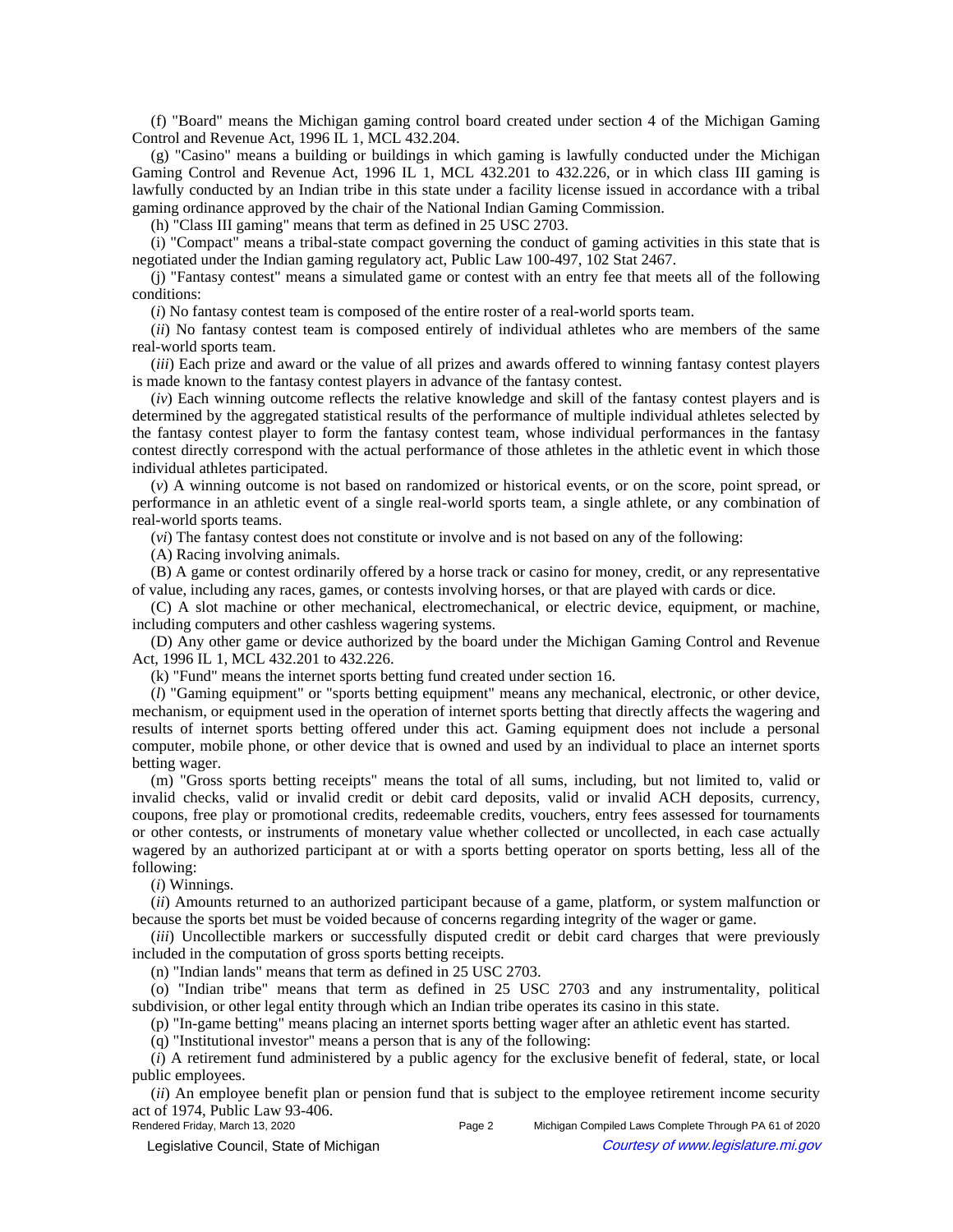(*iii*) An investment company registered under the investment company act of 1940, 15 USC 80a-1 to 80a-64.

(*iv*) A collective investment trust organized by a bank under 12 CFR part 9.

(*v*) A closed end investment trust.

(*vi*) A chartered or licensed life insurance company or property and casualty insurance company.

(*vii*) A chartered or licensed financial institution.

(*viii*) An investment advisor registered under the investment advisers act of 1940, 15 USC 80b-1 to 80b-21.

(*ix*) Any other person that the board determines through rulemaking should be considered to be an institutional investor for reasons consistent with this act.

(r) "Internet" means the international computer network of interoperable packet-switched data networks, inclusive of additional technological platforms, such as mobile, satellite, and other electronic distribution channels.

(s) "Internet sports betting" means operating, conducting, or offering for play sports betting through the internet.

(t) "Internet sports betting account" means an electronic ledger in which all of the following types of transactions relative to an authorized participant are recorded:

(*i*) Deposits and credits.

(*ii*) Withdrawals.

(*iii*) Internet sports betting wagers.

(*iv*) Monetary value of winnings.

(*v*) Service or other transaction-related charges authorized by the authorized participant, if any.

(*vi*) Adjustments to the account.

(u) "Internet sports betting platform" means an integrated system of hardware, software, or applications, including mobile applications and servers, through which a sports betting operator operates, conducts, or offers sports betting through the internet.

(v) "Internet sports betting platform provider" means a sports betting supplier that contracts with a sports betting operator to provide an internet sports betting platform.

(w) "Internet sports betting wager" means the cash, or cash equivalent, including free play, loyalty points, and other redeemable sports betting credits, risked by an authorized participant on sports betting through the internet.

(x) "Mobile application" means an application on a mobile phone or other device through which an individual is able to place an internet sports betting wager.

(y) "Occupational license" means a license issued by the board to a person to perform an occupation that directly impacts the integrity of internet sports betting and that the board has identified as requiring a license to perform the occupation.

(z) "Official league data" means statistics, results, outcomes, and other data relating to an athletic event obtained by a sports betting operator under an agreement with a sports governing body, or an entity expressly authorized by the sports governing body for determining the outcome of tier 2 sports bets.

(aa) "Person" means an individual, partnership, corporation, association, limited liability company, federally recognized Indian tribe, or other legal entity.

(bb) "Sports betting" means to operate, conduct, or offer for play wagering conducted under this act on athletic events and other events approved by the board. Sports betting includes, but is not limited to, single-game bets, teaser bets, parlays, over-under, moneyline, pools, exchange betting, in-game betting, proposition bets, and straight bets. Sports betting does not include a fantasy contest.

(cc) "Sports betting operator" means a person that is issued a sports betting operator license.

(dd) "Sports betting operator license" means a license issued by the board to a person to operate, conduct, or offer internet sports betting.

(ee) "Sports betting supplier" means a person that the board has identified under rules promulgated by the board as requiring a license to provide a sports betting operator goods or services regarding the operation of internet sports betting. Sports betting supplier includes, but is not limited to, internet sports betting platform providers.

(ff) "Sports betting supplier license" means a license issued by the board to a sports betting supplier.

(gg) "Sports betting wagering device" means a mechanical, electrical, or computerized terminal, device, apparatus, or piece of equipment used to place an internet sports betting wager. Sports betting wagering device does not include a personal computer, mobile phone, or other device owned and used by an individual to place an internet sports betting wager.

(hh) "Sports governing body" means an organization that prescribes final rules and enforces codes of conduct for an athletic event and the participants in the athletic event.<br>Rendered Friday, March 13, 2020 Page 3 Michig

Page 3 Michigan Compiled Laws Complete Through PA 61 of 2020 © Legislative Council, State of Michigan Council Courtesy of www.legislature.mi.gov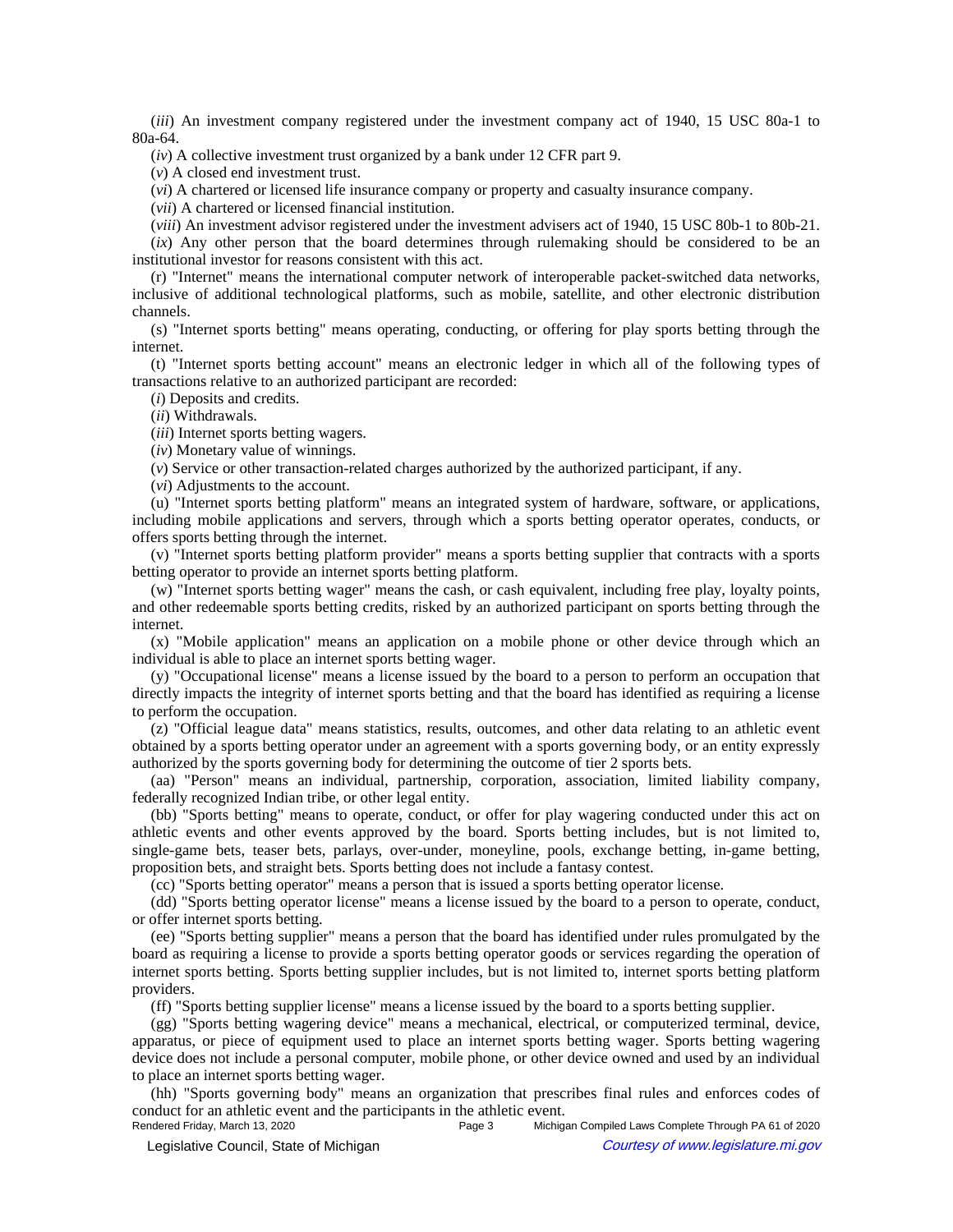(ii) "Tier 1 sports bet" means an internet sports betting wager that is not a tier 2 sports bet.

(jj) "Tier 2 sports bet" means an internet sports betting wager that is placed after an athletic event has started.

(kk) "Vendor" means a person that is not licensed under this act that supplies any goods or services to a sports betting operator or sports betting supplier.

(*ll*) "Winnings" means the total cash value of all property or sums including currency or instruments of monetary value paid to an authorized participant by a sports betting operator as a direct result of a winning sports betting wager.

**History:** 2019, Act 149, Imd. Eff. Dec. 20, 2019.

# **432.404 Internet sports betting; conduct generally; inapplicability of act to Indian tribe; prohibited conduct; limitations on betting platform.**

Sec. 4. (1) Internet sports betting may be conducted only to the extent that it is conducted in accordance with this act.

(2) An internet sports betting wager received by a sports betting operator or its internet sports betting platform provider is considered to be gambling or gaming that is conducted in the sports betting operator's casino located in this state, regardless of the authorized participant's location at the time the participant initiates or otherwise places the internet sports betting wager.

(3) A law that is inconsistent with this act does not apply to internet sports betting as provided for by this act.

(4) This act does not apply to internet sports betting conducted exclusively on Indian lands by an Indian tribe under a facility license issued in accordance with a tribal gaming ordinance approved by the chair of the National Indian Gaming Commission. For purposes of this act, internet sports betting is conducted exclusively on Indian lands only if the individual who places the internet sports betting wager is physically present on Indian lands when the internet sports betting wager is initiated and the internet sports betting wager is received or otherwise made on equipment that is physically located on Indian lands, and the internet sports betting wager is initiated, received, or otherwise made in conformity with the safe harbor requirements described in 31 USC 5362(10)(C).

(5) A person shall not provide or make available sports betting wagering devices in a place of public accommodation in this state, including a club or other association, to enable individuals to place internet sports betting wagers. This subsection does not apply to a sports betting operator aggregating, providing, or making available sports betting wagering devices within its own casino.

(6) For purposes of this act, the intermediate routing of electronic data in connection with internet sports betting, including routing across state lines, does not determine the location or locations in which the internet sports betting wager is initiated, received, or otherwise made.

(7) A sports betting operator may use no more than 1 internet sports betting platform to offer, conduct, or operate internet sports betting. Only a sports betting operator or its internet sports betting platform provider may process, accept, offer, or solicit internet sports betting wagers. The sports betting operator must clearly display its own brand or that of an affiliate on the internet sports betting platform that it utilizes. The sports betting operator may also elect, in its sole discretion, to have the brand of the internet sports betting platform that it utilizes be the name and logos of no more than 1 internet sports betting platform provider if the internet sports betting platform also clearly displays the sports betting operator's own trademarks and logos or those of an affiliate. A sports betting operator is responsible for the conduct of its internet sports betting platform provider.

**History:** 2019, Act 149, Imd. Eff. Dec. 20, 2019.

## **432.405 Michigan gaming control board; powers and duties; jurisdiction; amateur or professional athletic event.**

Sec. 5. (1) The board has the powers and duties specified in this act and all other powers necessary to enable it to fully and effectively execute this act to administer, regulate, and enforce internet sports betting under this act.

(2) The board has jurisdiction over every person licensed by the board and may take enforcement action against a person that is not licensed by the board that offers internet sports betting in this state.

(3) The board may enter into agreements with other jurisdictions, including Indian tribes, to facilitate, administer, and regulate multijurisdictional sports betting by sports betting operators to the extent that entering into the agreement is consistent with state and federal laws and if the sports betting under the agreement is conducted only in the United States.

(4) The board may permit sports betting operators licensed by the board to accept internet sports betting Rendered Friday, March 13, 2020 **Page 4** Michigan Compiled Laws Complete Through PA 61 of 2020 © Legislative Council, State of Michigan Council Courtesy of www.legislature.mi.gov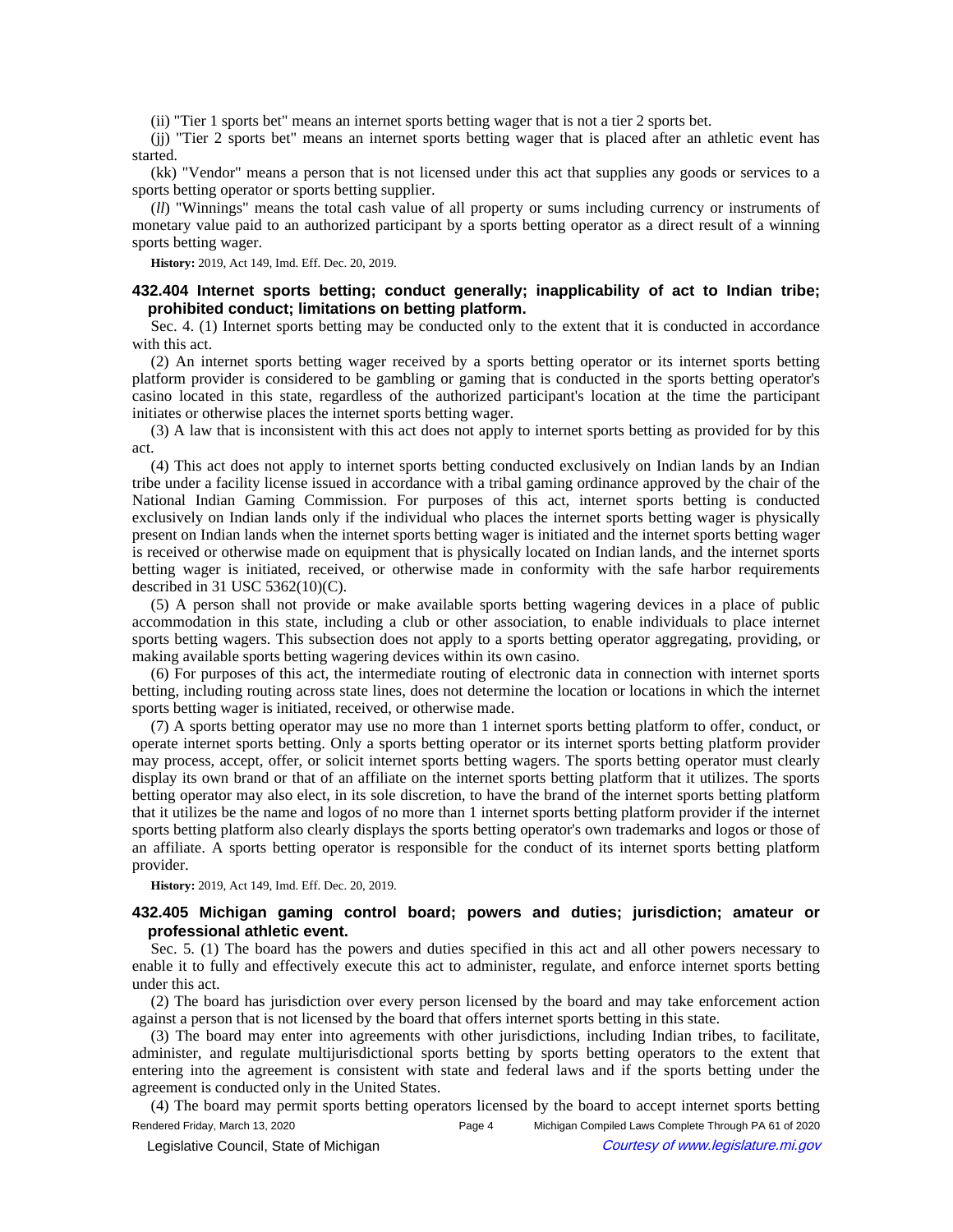wagers under this act on any amateur or professional athletic event or other event that is not prohibited by state or federal law and is approved by the board.

**History:** 2019, Act 149, Imd. Eff. Dec. 20, 2019.

## **432.406 Sports betting operator license; application; fee; form and contents; confidentiality; prohibited conduct.**

Sec. 6. (1) The board may issue a sports betting operator license only to an applicant that is either of the following:

(a) A person that holds a casino license under the Michigan Gaming Control and Revenue Act, 1996 IL 1, MCL 432.201 to 432.226.

(b) An Indian tribe that lawfully conducts class III gaming in a casino located in this state under a facility license issued in accordance with a tribal gaming ordinance approved by the chair of the National Indian Gaming Commission.

(2) The board shall issue a sports betting operator license to an applicant described in subsection (1) after receiving the application described in subsection (4) or (5), as applicable, and the application fee, if the board determines that the internet sports betting proposed by the applicant complies with this act and the applicant is otherwise eligible and suitable. An applicant is eligible if it meets the requirements set forth in subsection  $(1)(a)$  or (b). Each casino licensee described in subsection  $(1)(a)$  and each Indian tribe described in subsection (1)(b) is eligible for not more than 1 sports betting operator license. It is the burden of the applicant to establish by clear and convincing evidence its suitability as to character, reputation, integrity, business probity, and financial ability. The application or enforcement of this subsection by the board must not be arbitrary, capricious, or contradictory to the express provisions of this act. In evaluating the eligibility and suitability of an applicant under the standards provided in this act, the board shall establish and apply the standards to each applicant in a consistent and uniform manner. In determining whether to grant a sports betting operator license to an applicant, the board may request from the applicant and consider as a factor in the determination any or all of the following information:

(a) Whether the applicant has adequate capitalization and the financial ability and the means to develop, construct, operate, and maintain the applicant's casino and proposed internet sports betting platforms in accordance with this act and the rules promulgated by the board.

(b) Whether the applicant has the financial ability to purchase and maintain adequate liability and casualty insurance and to provide an adequate surety bond.

(c) Whether the applicant has adequate capitalization and the financial ability to responsibly pay its secured and unsecured debts in accordance with its financing agreements and other contractual obligations.

(d) Whether the applicant has a history of material noncompliance with casino or casino-related licensing requirements or compacts with this state or any other jurisdiction, where the noncompliance resulted in enforcement action by the person with jurisdiction over the applicant.

(e) Whether the applicant has been indicted for, charged with, arrested for, or convicted of, pleaded guilty or nolo contendere to, forfeited bail concerning, or had expunged any criminal offense under the laws of any jurisdiction, either felony or misdemeanor, not including traffic violations, regardless of whether the offense has been expunged, pardoned, or reversed on appeal or otherwise. The board may consider mitigating factors, and, for an applicant described in subsection (1)(b), shall give deference to whether the applicant has otherwise met the requirements of the applicant's gaming compact for licensure, as applicable.

(f) Whether the applicant has filed, or had filed against it, a proceeding for bankruptcy or has ever been involved in any formal process to adjust, defer, suspend, or otherwise work out the payment of any debt.

(g) Whether the applicant has a history of material noncompliance with any regulatory requirements in this state or any other jurisdiction where the noncompliance resulted in an enforcement action by the regulatory agency with jurisdiction over the applicant.

(h) Whether at the time of application the applicant is a defendant in litigation involving the integrity of its business practices.

(3) A sports betting operator license issued under this act is valid for the 5-year period after the date of issuance and, if the board determines that the sports betting operator licensee continues to meet the eligibility and suitability standards under this act, is renewable for additional 5-year periods.

(4) A person described in subsection (1)(a) may apply to the board for a sports betting operator license to offer internet sports betting as provided in this act. The application must be made on forms provided by the board and include the information required by the board.

(5) A person described in subsection (1)(b) may apply to the board for a sports betting operator license to offer internet sports betting as provided in this act. The application must be made on forms provided by the board that require only the following information: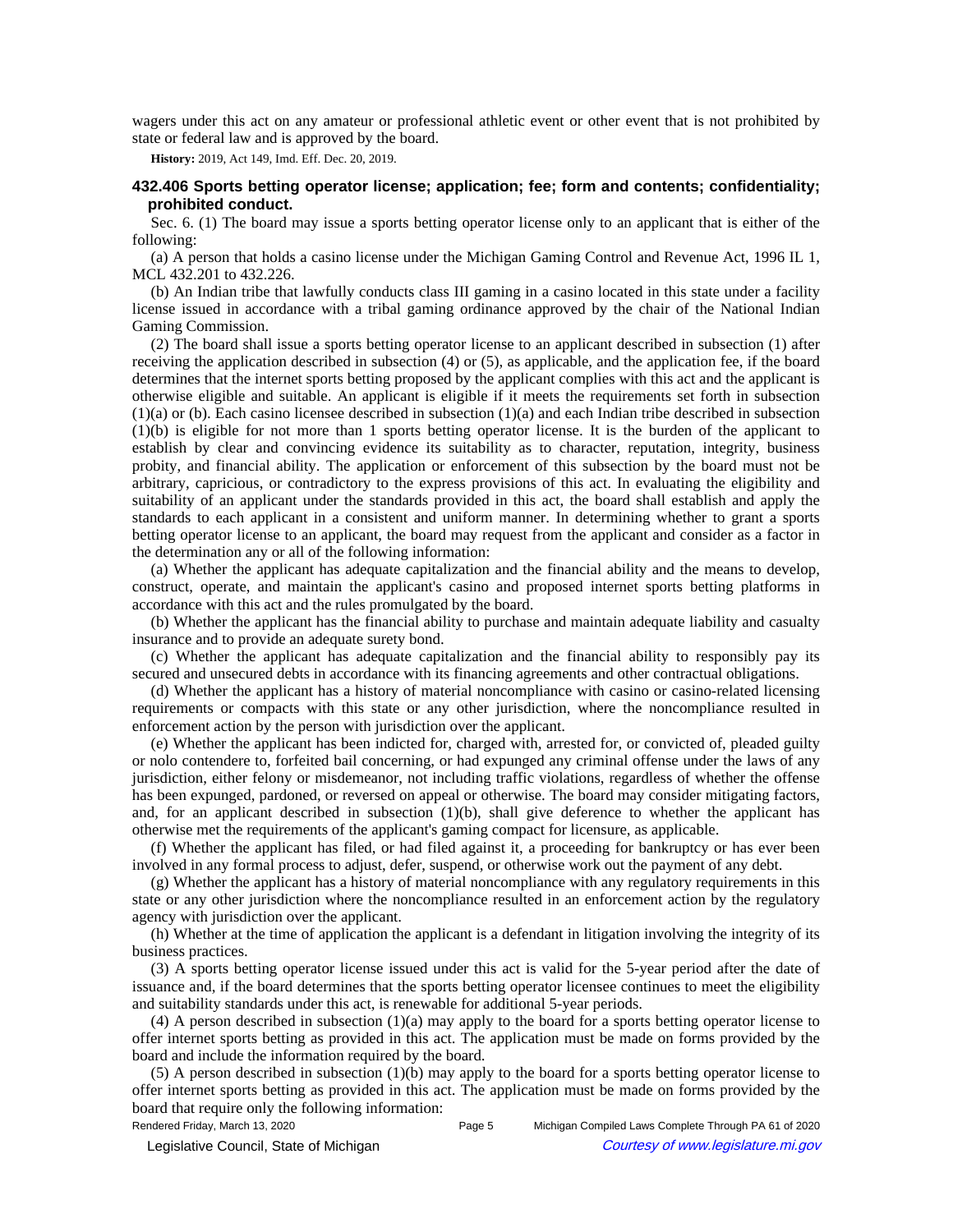(a) The name and location of any of the applicant's casinos.

(b) The tribal law, charter, or any other organizational document of the applicant and other governing documents under which the applicant operates each of its casinos.

(c) Detailed information about the primary management officials of the applicant's casinos who will have management responsibility for the applicant's internet sports betting operations. As used in this subdivision, "primary management official" does not include an elected or appointed representative of the applicant unless the representative is also a full-time employee of the applicant's sports betting operations.

(d) The current facility license for the applicant's casinos.

(e) The applicant's current tribal gaming ordinance.

(f) The gaming history and experience of the applicant in the United States and other jurisdictions.

(g) Financial information, including copies of the last independent audit and management letter submitted by the applicant to the National Indian Gaming Commission under 25 USC 2710(b)(2)(C) and (D) and 25 CFR parts 271.12 and 271.13.

(h) The total number of gaming positions, including, but not limited to, electronic gaming devices and table games, at each of the applicant's casinos.

(6) An initial application for a sports betting operator license must be accompanied by an application fee of \$50,000.00. The rules promulgated under section 10 may include provisions for the refund of an application fee, or the portion of an application fee that has not been expended by the board in processing the application, and the circumstances under which the fee will be refunded. The board may assess additional fees for the costs related to the licensure investigation.

(7) The board shall keep all information, records, interviews, reports, statements, memoranda, or other data supplied to or used by the board in the course of its review or investigation of an application for a sports betting operator license or renewal of a sports betting operator license confidential. The materials described in this subsection are exempt from disclosure under section 13 of the freedom of information act, 1976 PA 442, MCL 15.243.

(8) An application under this section must be submitted and considered in accordance with this act and any rules promulgated under this act.

(9) A sports betting operator shall pay a license fee of \$100,000.00 to the board at the time the initial sports betting operator license is issued and \$50,000.00 each year after the initial license is issued.

(10) The board shall deposit all application and license fees paid under this section into the fund.

(11) A sports betting operator shall not offer internet sports betting until both of the following conditions are met:

(a) The board has issued a license to at least 1 person under subsection  $(1)(a)$  and 1 person under subsection  $(1)(b)$ .

(b) The governor agrees to add sports betting under the tribal-state gaming compact for any tribe in this state whose tribal-state gaming compact requires agreement by the governor for the addition of each new class III gaming game if those tribes request an agreement under section 3(B) of the tribe's tribal-state gaming compact as described in this subdivision within 60 days after the effective date of this act and the request is in compliance with the requirements of section 3 of the tribe's compact.

(12) A person described in subsection (1)(b) that offers gaming in this state under a compact that requires agreement by the governor for the addition of any new class III gaming games may request the addition of sports betting as an allowable class III gaming game. A tribe that receives the addition of sports betting under this subsection shall not offer internet sports betting until licensed under this act as a sports betting operator and the requirements of subsection (11) are satisfied.

(13) An institutional investor that holds for investment purposes only less than 25% of the equity of an applicant under this section is exempt from the licensure requirements of this act.

**History:** 2019, Act 149, Imd. Eff. Dec. 20, 2019.

## **432.407 Sports betting operator license; issuance and renewal; compliance requirements; Indian tribe compacts.**

Sec. 7. (1) The board shall condition the issuance, maintenance, and renewal of a sports betting operator license to a person described in section 6(1)(b) on the person's compliance with all of the following conditions:

(a) The person complies with this act, rules promulgated by the board, and minimum internal controls pertaining to all of the following:

(*i*) The types of and rules for internet sports betting offered under this act.

(*ii*) Technical standards, procedures, and requirements for the acceptance, by the person, of internet sports betting wagers initiated or otherwise made by individuals located in this state who are not physically present Rendered Friday, March 13, 2020 **Page 6** Michigan Compiled Laws Complete Through PA 61 of 2020

© Legislative Council, State of Michigan Council Courtesy of www.legislature.mi.gov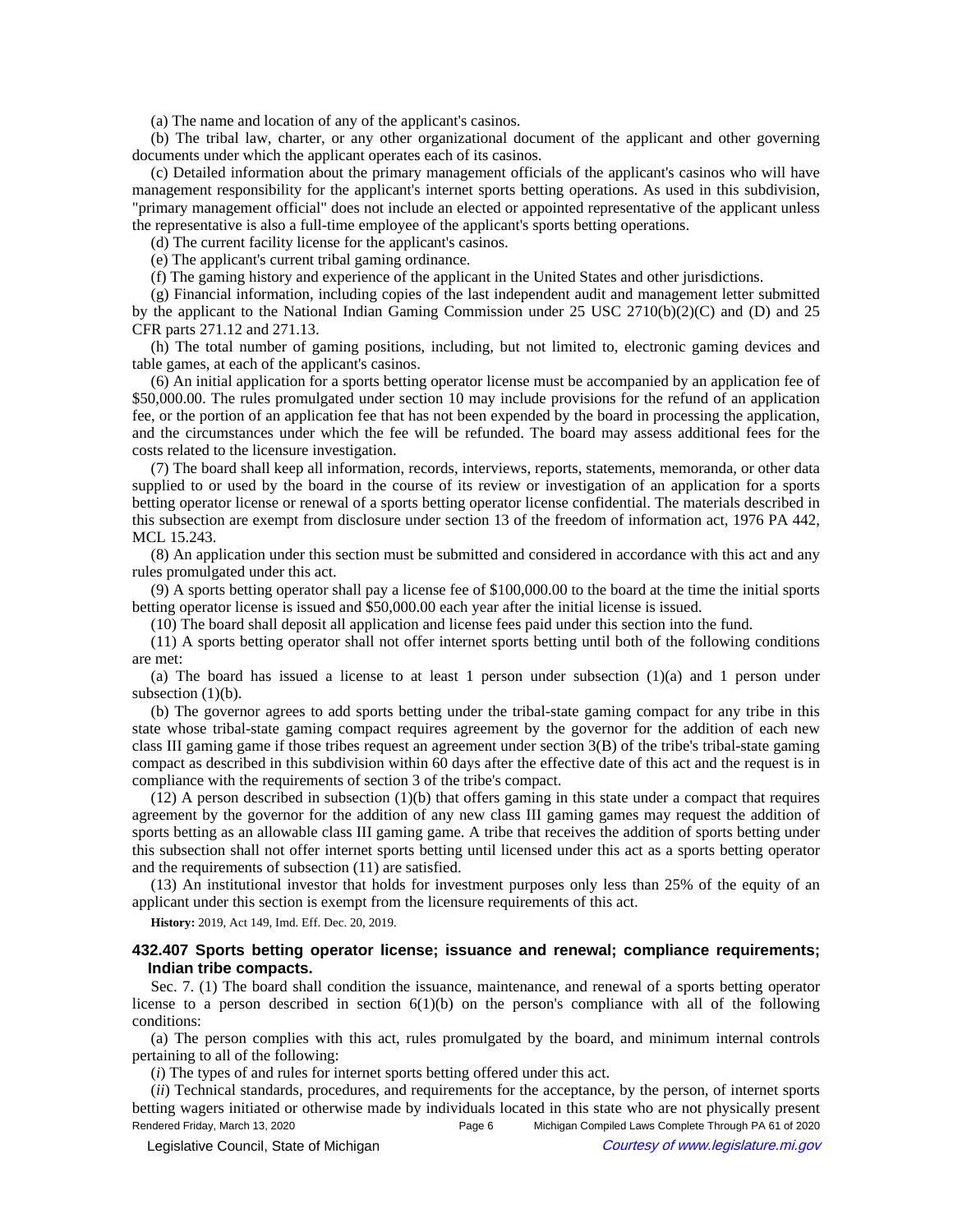on the person's Indian lands in this state at the time the internet sports betting wager is initiated or otherwise made.

(*iii*) Procedures and requirements for the acceptance of internet sports betting wagers initiated or otherwise made by individuals located in other jurisdictions, if the board authorizes multijurisdictional sports betting as provided in this act.

(*iv*) The requirements set forth in sections 10a and 11.

(b) The person adopts and maintains technical standards for internet sports betting platforms, systems, and software that are consistent with the standards adopted by the board under section 10.

(c) The person maintains 1 or more mechanisms on the internet sports betting platform that are designed to reasonably verify that an authorized participant is 21 years of age or older and that internet sports betting is limited to transactions that are initiated and received or otherwise made by an authorized participant located in this state or, if the board authorizes multijurisdictional sports betting as provided in this act, another jurisdiction in the United States authorized by the multijurisdictional agreement.

(d) The person adopts and maintains responsible gaming measures consistent with those described in section 12.

(e) The person continues to maintain and operate in this state a casino offering class III gaming and the casino contains not less than 50% of the gaming positions that were in place on the effective date of this act.

(f) The person pays to this state within the time period described in section 14(3), 8.4% of the adjusted gross sports betting receipts received by that person from all internet sports betting conducted under this act. All payments made under this subdivision must be allocated according to section 15a.

(g) The person agrees to provide and timely provides, on written request of the board, books and records directly related to its internet sports betting for the purpose of permitting the board to verify the calculation of the payments under subdivision (f).

(h) The person provides a waiver of sovereign immunity to the board for the sole and limited purpose of consenting to both of the following:

(*i*) The jurisdiction of the board to the extent necessary and for the limited purpose of providing a mechanism for the board to do all of the following:

(A) Issue, renew, and revoke the person's sports betting operator license.

(B) Enforce the payment obligations set forth in this section and section 14.

(C) Regulate the person under and enforce sections  $10(1)(a)$ , (b), (d) to (g), 10a, 11, 12(4) and (5), 13, and 16a.

(D) Inspect the person's internet sports betting operation and records to verify that the person is conducting its internet sports betting in conformity with this act.

(E) Assess fines or monetary penalties for violations referred to in sub-subparagraph (C).

(F) Enforce the payment of sports betting operator license fees described in section 6(9).

(*ii*) The jurisdiction of the courts of this state, and expressly waiving the exhaustion of tribal remedies, with the circuit court for Ingham County, and any courts to which appeals from that court may be taken, having exclusive jurisdiction to permit this state to enforce administrative orders of the board, the person's obligation to make payments required under subdivision (f), and to enforce collection of any judgment. Any monetary award under this subparagraph is deemed limited recourse obligations of the person and does not impair any trust or restricted income or assets of the person.

(2) This state, acting through the governor, at the request of any Indian tribe, is authorized to negotiate and conclude and execute any amendments to an Indian tribe's compact necessary to effectuate internet sports betting by the Indian tribe under this act and to ensure internet sports betting conducted by the Indian tribe is in compliance with this act. If the governor fails to enter into negotiations with the Indian tribe, or fails to negotiate in good faith with respect to any request, this state waives its sovereign immunity to permit the Indian tribe to initiate an action against the governor in his or her official capacity in either state court or in federal court and obtain those remedies as authorized in 25 USC 2710(d)(7).

(3) Notwithstanding anything in this act to the contrary, this act only regulates internet sports betting as provided in this act and does not extend to the board, or any other agency of this state, any jurisdiction or regulatory authority over any other aspect of any gaming operations of an Indian tribe described in section 4(4) beyond those rights granted to this state under this act and the compact with the Indian tribe.

**History:** 2019, Act 149, Imd. Eff. Dec. 20, 2019.

## **432.408 Sports betting supplier license; application; nonrefundable fee; confidentiality.**

Sec. 8. (1) The board may issue a sports betting supplier license to a sports betting supplier. A person that is not licensed under this section shall not provide goods, software, or services as a sports betting supplier to a sports betting operator.

© Legislative Council, State of Michigan Council Courtesy of www.legislature.mi.gov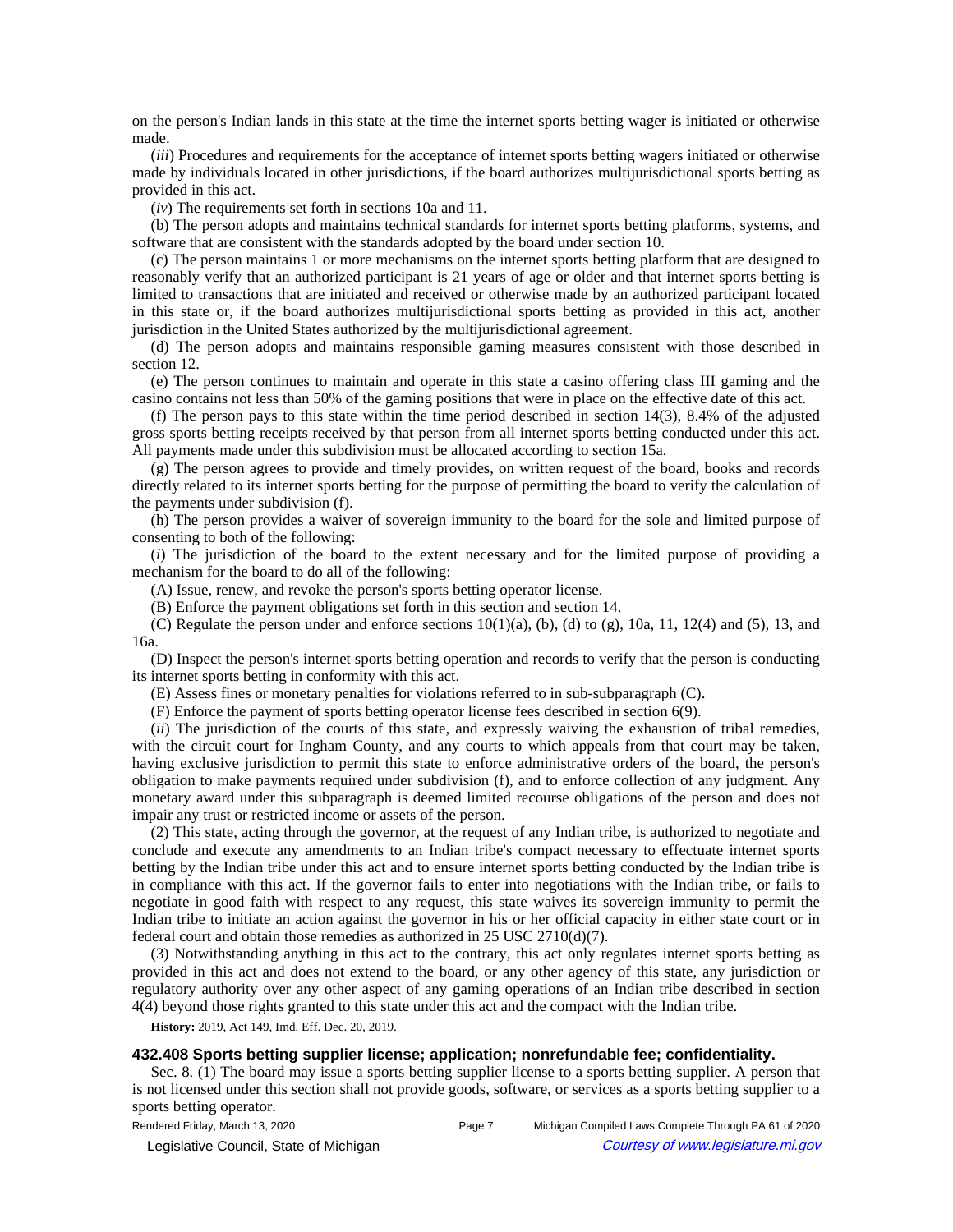(2) On application by an interested person, the board may issue a provisional sports betting supplier license to an applicant for a sports betting supplier license. A provisional license issued under this subsection allows the applicant for the sports betting supplier license to conduct business with a sports betting operator before the sports betting supplier license is issued to the applicant. A provisional license issued under this subsection expires on the date provided by the board. The board shall not issue a provisional internet sports betting supplier license to an internet sports betting platform provider under this subsection until board rules as described in section 10(1) are in effect.

(3) A sports betting supplier license issued under subsection (1) is valid for the 5-year period after the date of issuance. A sports betting supplier license is renewable after the initial 5-year period for additional 5-year periods if the board determines that the sports betting supplier continues to meet the eligibility and suitability standards under this act.

(4) A person may apply to the board for a sports betting supplier license as provided in this act and the rules promulgated under this act.

(5) Except as otherwise provided in this section, an application under this section must be made on forms provided by the board and include the information required by the board.

(6) An application under this section must be accompanied by a nonrefundable application fee in an amount to be determined by the board, not to exceed \$5,000.00. The board may assess additional fees for the cost related to the licensure investigation.

(7) The board shall keep all information, records, interviews, reports, statements, memoranda, or other data supplied to or used by the board in the course of its review or investigation of an application for a sports betting supplier license or renewal of a sports betting supplier license confidential. The materials described in this subsection are exempt from disclosure under section 13 of the freedom of information act, 1976 PA 442, MCL 15.243.

(8) A sports betting supplier shall pay a license fee of \$5,000.00 to the board at the time an initial sports betting supplier license is issued to the sports betting supplier and \$2,500.00 each year after the initial license is issued.

(9) The board shall deposit all application and license fees paid under this act into the fund.

(10) An institutional investor that holds for investment purposes only less than 25% of the equity of an applicant under this section is exempt from the licensure requirements of this act.

**History:** 2019, Act 149, Imd. Eff. Dec. 20, 2019.

## **432.409 Michigan gaming control board; jurisdiction and supervision of internet sports betting operations; powers; investigation.**

Sec. 9. (1) The board has jurisdiction over and shall supervise all internet sports betting operations governed by this act. The board may do anything necessary or desirable to effectuate this act, including, but not limited to, all of the following:

(a) Develop qualifications, standards, and procedures for approval and licensure by the board of sports betting operators and sports betting suppliers.

(b) Decide promptly and in reasonable order all license applications and approve, deny, suspend, revoke, restrict, or refuse to renew sports betting operator licenses and sports betting supplier licenses. A party aggrieved by an action of the board denying, suspending, revoking, restricting, or refusing to renew a license may request a contested case hearing before the board under the administrative procedures act of 1969, 1969 PA 306, MCL 24.201 to 24.328. A request for hearing under this subdivision must be made to the board in writing within 21 days after service of notice of the action by the board.

(c) Conduct all hearings pertaining to violations of this act or rules promulgated under this act.

(d) Provide for the establishment and collection of all applicable license fees, taxes, and payments imposed by this act and the rules promulgated under this act and the deposit of the applicable fees, taxes, and payments into the fund.

(e) Develop and enforce testing and auditing requirements for internet sports betting platforms, internet sports betting wagering, and internet sports betting accounts.

(f) Develop and enforce requirements for responsible gaming and player protection, including privacy and confidentiality standards and duties.

(g) Develop and enforce requirements for accepting internet sports betting wagers.

(h) Adopt by rule a code of conduct governing board employees that ensures, to the maximum extent possible, that persons subject to this act avoid situations, relationships, or associations that may represent or lead to an actual or perceived conflict of interest.

(i) Develop and administer civil fines for sports betting operators and sports betting suppliers that violate this act or the rules promulgated under this act.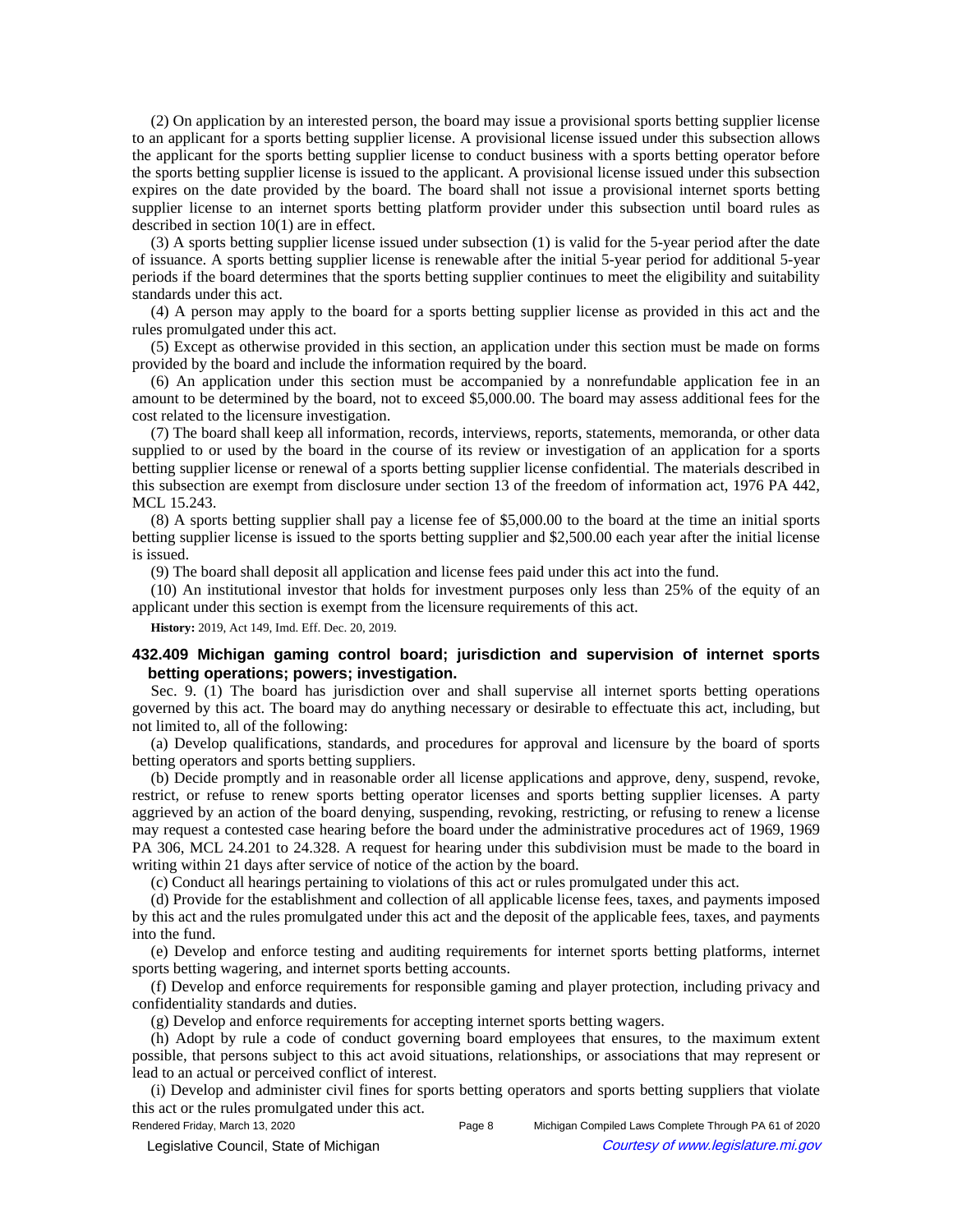(j) Audit and inspect books, records, and facilities relevant to internet sports betting operations, internet sports betting wagers, and internet sports betting accounts, including, but not limited to, the books and records regarding financing and accounting materials held by or in the custody of a sports betting operator or sports betting supplier.

(k) Acquire by lease or by purchase personal property, including, but not limited to, any of the following:

(*i*) Computer hardware.

(*ii*) Mechanical, electronic, and online equipment and terminals.

(*iii*) Intangible property, including, but not limited to, computer programs, software, and systems.

(2) The board may investigate and may issue cease and desist orders and obtain injunctive relief against a person that is not licensed by the board that offers internet sports betting in this state.

(3) The board shall keep all information, records, interviews, reports, statements, memoranda, and other data supplied to or used by the board in the course of any investigation of a person licensed under this act confidential. The materials described in this subsection are exempt from disclosure under section 13 of the freedom of information act, 1976 PA 442, MCL 15.243.

**History:** 2019, Act 149, Imd. Eff. Dec. 20, 2019.

#### **432.410 Rules.**

Sec. 10. (1) The board shall promulgate the rules pursuant to the administrative procedures act of 1969, 1969 PA 306, MCL 24.201 to 24.328. The rules may include anything necessary and proper to govern internet sports betting, including, but not limited to, all of the following:

(a) The acceptance of internet sports betting wagers.

(b) The development and posting of house rules regarding internet sports betting.

(c) The method of reporting to be used by licensees.

(d) The types of records that must be kept.

(e) The ways in which an authorized participant may fund his or her internet sports betting account, that must include, at a minimum, the use of cash, cash equivalents, automated clearing house, debit cards, credit cards, and any other form of payment authorized by the board. As used in this subdivision, "automated clearing house" means a national or governmental organization that has authority to process electronic payments, including, but not limited to, the National Automated Clearing House Association and the Federal Reserve System.

(f) Protections for authorized participants placing internet sports betting wagers.

(g) The qualifications, standards, and procedures for approval and licensure by the board for sports betting operators and sports betting suppliers consistent with this act.

(h) Requirements to ensure responsible gaming.

(i) Technical and financial standards for internet sports betting platforms.

(j) Procedures for a contested case hearing under this act consistent with the administrative procedures act of 1969, 1969 PA 306, MCL 24.201 to 24.328.

(k) Requirements for occupational licensing for vendors.

(*l*) Requirements for vendors and vendor registration.

(2) The board may audit and inspect books and records relating to internet sports betting operations, internet sports betting wagers, internet sports betting accounts, or internet sports betting platforms, including, but not limited to, the books and records regarding financing and accounting materials held by, or in the custody of, a licensee.

(3) Subject to the procedures under subsection (4), the board may use information received from a sports governing body to determine whether to allow either of the following:

(a) Internet sports betting wagering on a particular event.

(b) Authorized participants to make internet sports betting wagers of a particular type.

(4) If a sports governing body requests internet sports betting wagering information or requests the board to prohibit internet sports betting wagering on a particular event or making internet sports betting wagers of a particular type, the board shall notify, in writing, all sports betting operators, which must be allowed to respond to the sports governing body's request, in writing, in the time prescribed by the board. After reviewing the request, any response, and any other information available to the board, the board may grant the request or part of the request if it determines that it is necessary to protect the integrity of the event or public confidence in the integrity of the event on which the internet sports betting wagers are being placed.

**History:** 2019, Act 149, Imd. Eff. Dec. 20, 2019.

## **432.410a Source of league data; requirements; notification; tier 2 sports bets.**

Sec. 10a. (1) Except as provided in subsection (2), a sports betting operator may use any data source for

Rendered Friday, March 13, 2020 **Page 9** Michigan Compiled Laws Complete Through PA 61 of 2020

© Legislative Council, State of Michigan Council Courtesy of www.legislature.mi.gov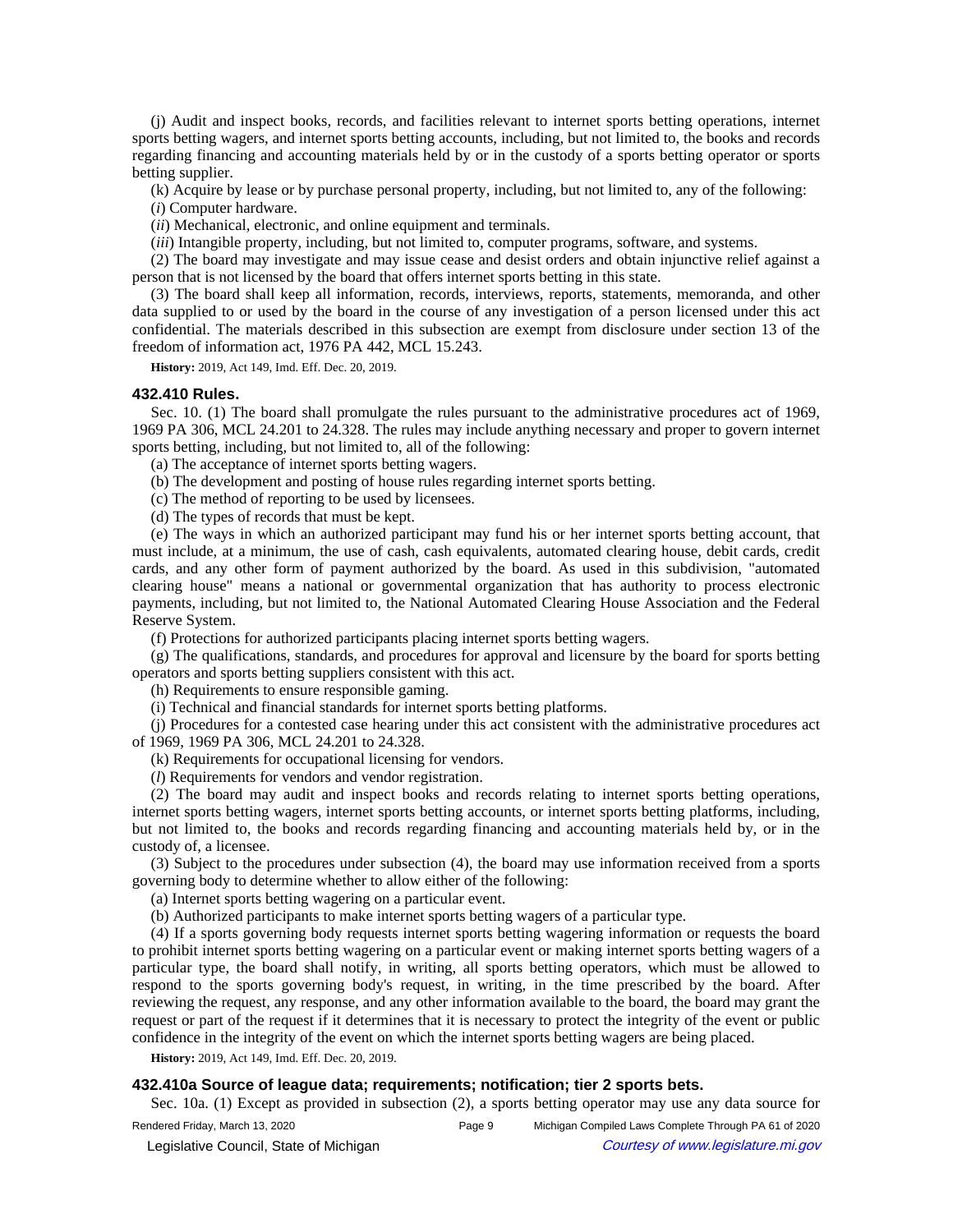determining the results of all tier 2 sports bets.

(2) A sports governing body headquartered in the United States may notify the board that it desires sports betting operators to use official league data to settle tier 2 sports bets under this act. A notification under this subsection must be made in the form and manner as the board may require. The board shall notify each sports betting operator of the sports governing body's notification within 5 days after the board's receipt of the notification. If a sports governing body does not notify the board of its desire to supply official league data, a sports betting operator may use any data source approved by the board for determining the results of any tier 2 sports bets on athletic events of that sports governing body.

(3) Within 60 days after the board notifying each sports betting operator of a sports governing body notification to the board under subsection (2), sports betting operators shall use only official league data to determine the results of tier 2 sports bets as described in this act on athletic events sanctioned by that sports governing body unless any of the following apply:

(a) The sports governing body or designee cannot provide a feed of official league data to determine the results of a particular type of tier 2 sports bet as described in this act, in which case sports betting operators may use any data source approved by the board for determining the results of the applicable tier 2 sports bet until the data feed becomes available on commercially reasonable terms.

(b) A sports betting operator can demonstrate to the board that the sports governing body or its designee will not provide a feed of official league data to the sports betting operator on commercially reasonable terms. The following is a nonexclusive list of other factors the board may consider in evaluating whether official league data is being offered on commercially reasonable terms:

(*i*) The availability of a sports governing body's tier 2 sports bet official league data to a sports betting operator from more than 1 authorized source.

(*ii*) Market information regarding the purchase by operators of data from any authorized source including sports governing bodies or their designees for the purpose of settling sports wagers, for use in this state or other jurisdictions.

(*iii*) The nature and quantity of data, including the quality and complexity of the process used for collecting the data.

(*iv*) The extent to which sports governing bodies or their designees have made data used to settle tier 2 sports bets available to operators.

(c) The sports governing body or other designee does not obtain a sports betting supplier license to the extent required by law or other approval as required by the board.

(4) While the board is determining whether official league data is commercially reasonable under subsection (3), a sports betting operator may use any data source approved by the board for determining the results of any tier 2 sports bets. The board shall make a determination under subsection (3) within 120 days after the sports betting operator notifies the board that it desires to demonstrate that the sports governing body or its designee will not provide a feed of official league data to the operator on commercially reasonable terms.

**History:** 2019, Act 149, Imd. Eff. Dec. 20, 2019.

## **432.411 Sports betting operator; duties; age verification requirements; unauthorized use and fraud prevention.**

Sec. 11. (1) A sports betting operator shall provide, or shall require the sports betting supplier providing an internet sports betting platform to provide, 1 or more mechanisms on the internet sports betting platform that are designed to reasonably verify that an authorized participant is 21 years of age or older and that internet sports betting is limited to transactions that are initiated and received or otherwise made by an authorized participant located in this state or, if the board authorizes multijurisdictional internet sports betting as provided in this act, another jurisdiction in the United States authorized by the multijurisdictional agreement.

(2) An individual who wishes to place an internet sports betting wager under this act must satisfy the verification requirements under subsection (1) before the individual may establish an internet sports betting account or make an internet sports betting wager on an internet sports bet offered by a sports betting operator.

(3) A sports betting operator shall include, or shall require the sports betting supplier providing an internet sports betting platform to include, mechanisms on its internet sports betting platform that are designed to detect and prevent the unauthorized use of internet sports betting accounts and to detect and prevent fraud, money laundering, and collusion.

(4) A sports betting operator, or a sports betting supplier providing its internet sports betting platform, shall not knowingly authorize any of the following individuals to establish an internet sports betting account or knowingly allow them to place an internet sports betting wager, except if required and authorized by the board for testing purposes or to otherwise fulfill the purposes of this act:

Rendered Friday, March 13, 2020 **Page 10** Page 10 Michigan Compiled Laws Complete Through PA 61 of 2020 Legislative Council, State of Michigan Courtesy of www.legislature.mi.gov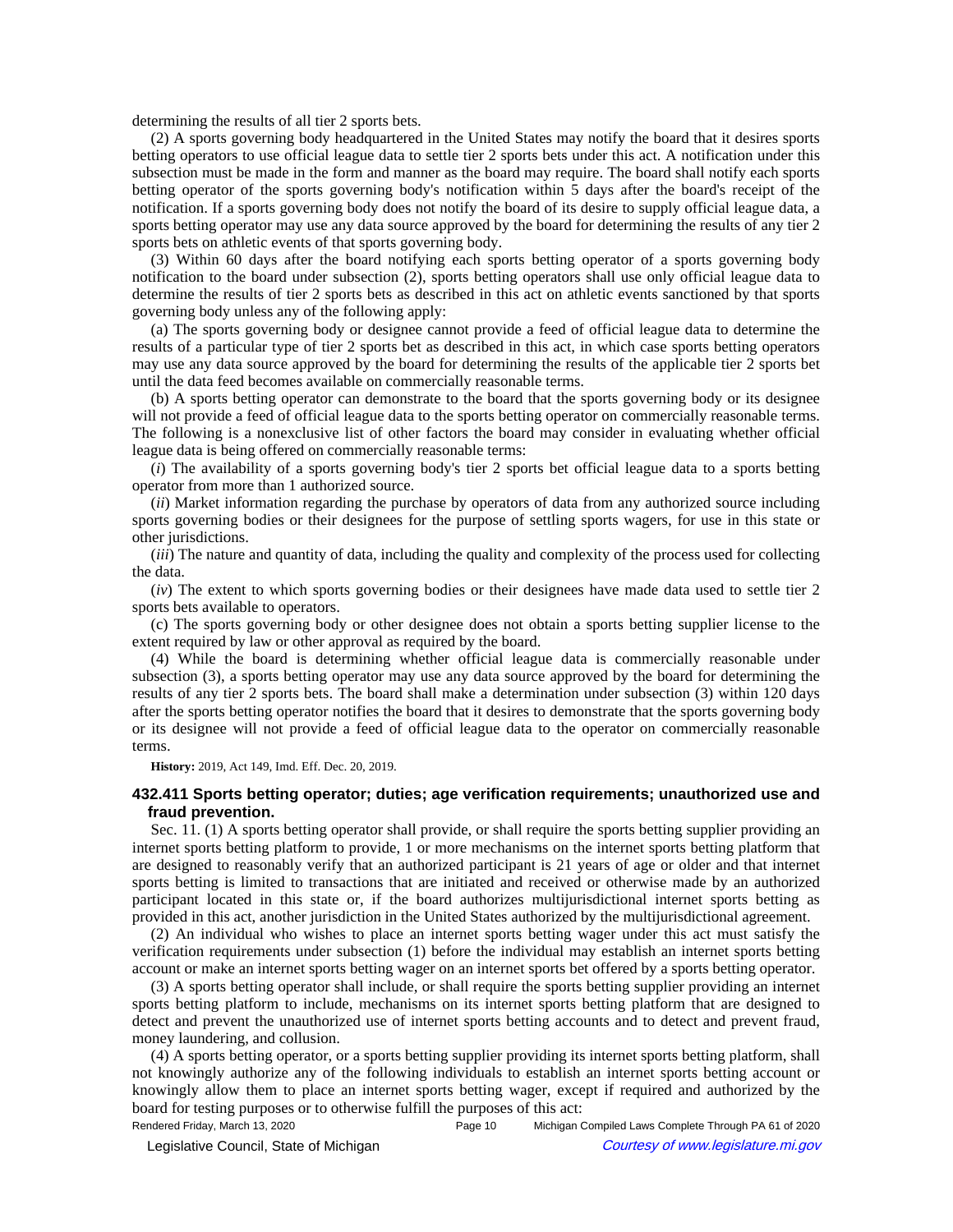(a) An individual who is less than 21 years old.

(b) An individual whose name appears in the board's responsible gaming database.

(5) A sports betting operator shall display, or shall require its internet sports betting platform provider to display, in a clear, conspicuous, and accessible manner, evidence of the sports betting operator's license issued under this act.

**History:** 2019, Act 149, Imd. Eff. Dec. 20, 2019.

### **432.412 Statewide responsible gaming database.**

Sec. 12. (1) The board may develop responsible gaming measures, including a statewide responsible gaming database identifying individuals who are prohibited from establishing an internet sports betting account or participating in internet sports betting offered by a sports betting operator. The executive director of the board may place an individual's name in the responsible gaming database if any of the following apply:

(a) The individual has been convicted in any jurisdiction of a felony, a crime of moral turpitude, or a crime involving gaming.

(b) The individual has violated this act or another gaming-related law.

(c) The individual has performed an act or has a notorious or unsavory reputation such that the individual's participation in sports betting under this act would adversely affect public confidence and trust in sports betting.

(d) The individual's name is on a valid and current exclusion list maintained by this state or another jurisdiction in the United States.

(e) Any other reason the board considers appropriate to protect the integrity of internet sports betting under this act.

(2) The board may promulgate rules for the establishment and maintenance of the responsible gaming database.

(3) A sports betting operator, in a format specified by the board, may provide the board with names of individuals to be included in the responsible gaming database.

(4) A sports betting operator shall display or require its internet sports betting platform provider to display, on the internet sports betting platform used by the sports betting operator, in a clear, conspicuous, and accessible manner the number of the toll-free compulsive gambling hotline maintained by this state and offer responsible gambling services and technical controls to authorized participants, consisting of both temporary and permanent self-exclusion for all internet sports betting offered and the ability for authorized participants to establish their own periodic deposit and internet sports betting wagering limits and maximum playing times.

(5) An authorized participant may voluntarily prohibit himself or herself from establishing an internet sports betting account with a sports betting operator. The board may incorporate the voluntary self-exclusion list into the responsible gaming database and maintain both the self-exclusion list and the responsible gaming database in a confidential manner.

(6) The self-exclusion list and responsible gaming database established under this section and all information and records used by the board in the administration of the self-exclusion list and responsible gaming database are exempt from disclosure under section 13 of the freedom of information act, 1976 PA 442, MCL 15.243.

**History:** 2019, Act 149, Imd. Eff. Dec. 20, 2019.

#### **432.413 Prohibited conduct; violations; penalties.**

Sec. 13. (1) A person shall not do any of the following:

(a) Offer internet sports betting in this state if the person is not a sports betting operator unless this act does not apply to internet sports betting under section 4(4).

(b) Knowingly make a false statement on an application for a license to be issued under this act.

(c) Knowingly provide false information to the board or an authorized representative of the board.

(d) Willfully fail to report, pay, or truthfully account for any license fee, tax, or payment imposed by this act, or willfully attempt in any way to evade or defeat the license fee, tax, or payment.

(e) Knowingly, with the intent to cheat, alter, tamper with, or manipulate any game, platform, equipment, software, hardware, devices, or supplies used to conduct internet sports betting, in order to alter the odds or the payout, or to disable the game, platform, equipment, software, hardware, devices, or supplies from operating in the manner authorized by the board, or knowingly, with the intent to cheat, offer or allow to be offered, with the intent to cheat, any game, platform, equipment, software, hardware, devices, or supplies that have been altered, tampered with, or manipulated in such a manner.

(f) Open, maintain, or use in any way an internet sports betting account or make or attempt to make an

Rendered Friday, March 13, 2020 **Page 11** Michigan Compiled Laws Complete Through PA 61 of 2020 © Legislative Council, State of Michigan Council Courtesy of www.legislature.mi.gov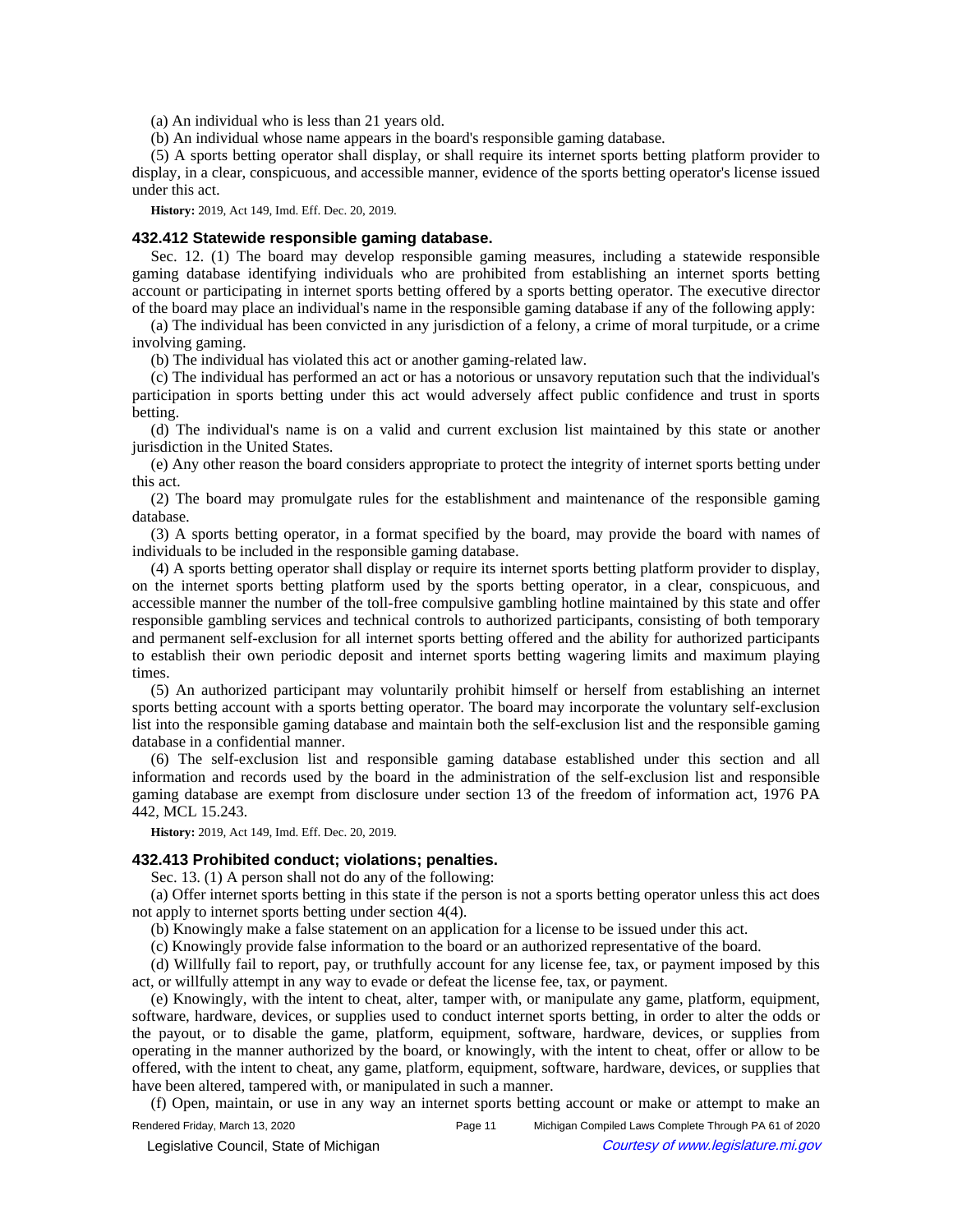internet sports betting wager if the individual is under the age of 21, or knowingly allow an individual under the age of 21 to open, maintain, or use in any way an internet sports betting account or make or attempt to make an internet sports betting wager.

(g) Claim, collect, or take, or attempt to claim, collect, or take, money or anything of value from an internet sports betting operator with the intent to defraud, or to claim, collect, or take an amount greater than the amount won.

(h) Offer, promise, or give anything of value to a person for the purpose of influencing the outcome of a sporting or athletic event, contest, or game on which an internet sports betting wager may be made, or place, increase, or decrease an internet sports betting wager after acquiring knowledge, not available to the general public, that anyone has been offered, promised, or given anything of value for the purpose of influencing the outcome of the sporting or athletic event on which the internet sports betting wager is placed, increased, or decreased.

(i) Place, increase, or decrease an internet sports betting wager or determine the course of play after acquiring knowledge, not available to all players, of the outcome of the athletic event or any event that affects the outcome of the athletic event or that is the subject of the internet sports bet or aid a person in acquiring the knowledge described in this subdivision for the purpose of placing, increasing, or decreasing an internet sports betting wager or determining the course of play contingent on that event or outcome.

(2) A person that violates subsection (1)(a) is guilty of a felony punishable by imprisonment for not more than 10 years or a fine of not more than \$100,000.00, or both.

(3) A person that violates subsection  $(1)(b)$  to (i) is guilty of a misdemeanor punishable by imprisonment for not more than 1 year or a \$10,000.00 fine.

(4) The board may consider a person's violation of subsection (1) in determining whether to issue a license under this act to the person.

(5) The attorney general or a county prosecuting attorney may bring an action to prosecute a violation of subsection  $(1)(a)$  in the county in which the violation occurred or in Ingham County.

**History:** 2019, Act 149, Imd. Eff. Dec. 20, 2019.

#### **432.414 Imposition of tax; exception.**

Sec. 14. (1) Except for a sports betting operator that is an Indian tribe, a sports betting operator is subject to a tax of 8.4% on its adjusted gross sports betting receipts received by the sports betting operator.

(2) A sports betting operator that is an Indian tribe is subject to the payment requirements under section  $7(1)(f)$ .

(3) A sports betting operator shall pay the tax or payment, as applicable, under subsection (1) or (2) on a monthly basis. The payment for each monthly accounting period is due on the tenth day of the following month.

(4) A sports betting operator is not subject to any excise tax, license tax, privilege tax, occupation tax, or other tax, payment, or fee imposed exclusively on a sports betting operator or sports betting operators by the state or any political subdivision of this state, except as provided in this act. This subsection does not impair the contractual rights under an existing development agreement between a city and a sports betting operator that holds a casino license under the Michigan Gaming Control and Revenue Act, 1996 IL 1, MCL 432.201 to 432.226.

(5) In addition to payment of the tax and other fees as provided in this act, and to any payment required pursuant to an existing development agreement described in subsection (4), if a city has imposed a municipal services fee equal to 1.25% on a casino licensee, the city may charge a 1.25% fee on the adjusted gross sports betting receipts of a sports betting operator that holds a casino license under the Michigan Gaming Control and Revenue Act, 1996 IL 1, MCL 432.201 to 432.226, whose casino is in that city.

**History:** 2019, Act 149, Imd. Eff. Dec. 20, 2019.

### **432.415 Allocation of tax.**

Sec. 15. The tax imposed under section 14(1) must be allocated as follows:

(a) Thirty percent to the city in which the sports betting operator's casino is located, for use in connection with the following:

(*i*) The hiring, training, and deployment of street patrol officers in that city.

(*ii*) Neighborhood development programs designed to create jobs in that city with a focus on blighted neighborhoods.

(*iii*) Public safety programs such as emergency medical services, fire department programs, and street lighting in that city.

(*iv*) Anti-gang and youth development programs in that city.

Rendered Friday, March 13, 2020 **Page 12** Michigan Compiled Laws Complete Through PA 61 of 2020 © Legislative Council, State of Michigan Council Courtesy of www.legislature.mi.gov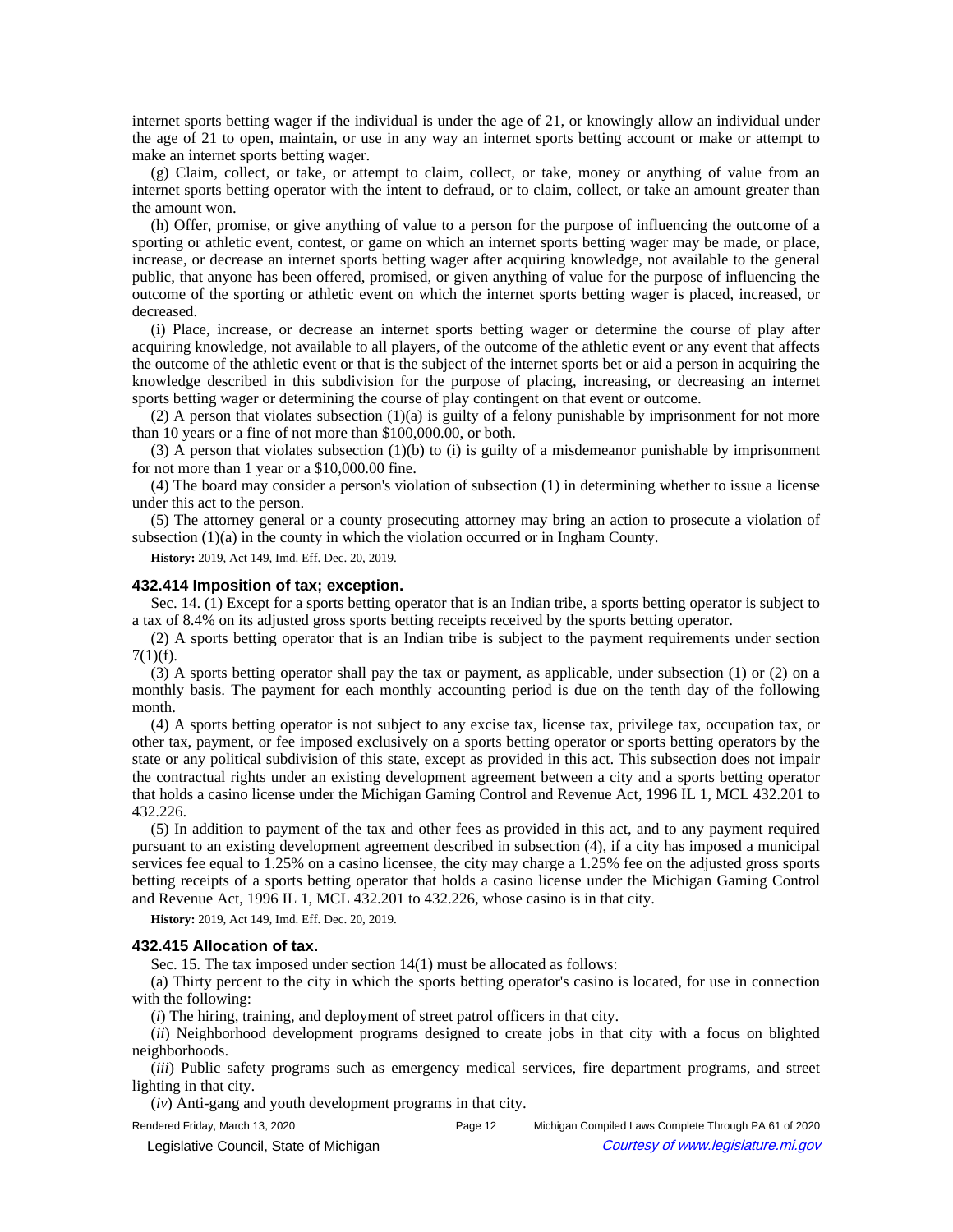(*v*) Other programs that are designed to contribute to the improvement of the quality of life in that city.

(*vi*) Relief to the taxpayers of that city from 1 or more taxes or fees imposed by that city.

(*vii*) The costs of capital improvements in that city.

(*viii*) Road repairs and improvements in that city.

(b) Sixty-five percent to this state to be deposited into the fund.

(c) Five percent to the Michigan agriculture equine industry development fund created under section 20 of the horse racing law of 1995, 1995 PA 279, MCL 431.320. However, if the 5% allocated under this subdivision to the Michigan agriculture equine industry development fund created under section 20 of the horse racing law of 1995, 1995 PA 279, MCL 431.320, exceeds \$3,000,000.00 in a fiscal year, the amount in excess of \$3,000,000.00 must be allocated and deposited in the fund created under section 16.

**History:** 2019, Act 149, Imd. Eff. Dec. 20, 2019.

# **432.415a Allocation of certain payments.**

Sec. 15a. Any payments under section 7(1)(f) must be allocated as follows:

(a) Ninety percent to this state to be deposited in the fund.

(b) Ten percent to the Michigan strategic fund created under section 5 of the Michigan strategic fund act, 1984 PA 270, MCL 125.2005.

**History:** 2019, Act 149, Imd. Eff. Dec. 20, 2019.

#### **432.416 Internet sports betting fund.**

Sec. 16. (1) The internet sports betting fund is created in the state treasury.

(2) The state treasurer may receive money or other assets required to be paid into the fund under this act or from any other source for deposit into the fund. The state treasurer shall direct the investment of the fund. The state treasurer shall credit to the fund interest and earnings from fund investments.

(3) The board is the administrator of the fund for auditing purposes.

(4) The board shall expend money from the fund, on appropriation, for all of the following:

(a) The board's costs of regulating and enforcing internet sports betting under this act.

(b) After the expenditure under subdivision (a), each year, \$500,000.00 to the compulsive gaming prevention fund created in section 3 of the compulsive gaming prevention act, 1997 PA 70, MCL 432.253.

(c) After the expenditures under subdivisions (a) and (b), each year, \$2,000,000.00 to the first responder presumed coverage fund created in section 405 of the worker's disability compensation act of 1969, 1969 PA 317, MCL 418.405.

(d) All money remaining in the fund after the expenditures under subdivisions (a) to (c) is to be deposited into the state school aid fund established under section 11 of article IX of the state constitution of 1963.

**History:** 2019, Act 149, Imd. Eff. Dec. 20, 2019.

## **432.416a Monthly report of internet sports betting operations.**

Sec. 16a. (1) A sports betting operator shall provide to the board a monthly report to include all of the following regarding its internet sports betting operations, by sport and type of internet sports betting wager:

- (a) Total amount of internet sports betting wagers received.
- (b) Winnings.
- (c) Free play redeemed.
- (d) Deductions.
- (e) Adjusted gross sports betting receipts.

(2) The board shall provide the report under subsection (1) to the department of treasury, state budget office, and house and senate fiscal agencies on request. In addition, the department of treasury and the state budget office may request additional information from the sports betting operator that is directly related to, and for the purposes of verification of, the financial data provided under subsection  $(1)(a)$  and  $(b)$ , which must be provided within 60 days after the request. Any information provided under this section is confidential and proprietary and is exempt from disclosure under the freedom of information act, 1976 PA 442, MCL 15.231 to 15.246.

**History:** 2019, Act 149, Imd. Eff. Dec. 20, 2019.

## **432.417 Legal shipment of gambling device.**

Sec. 17. To the extent that sports betting equipment used to offer internet sports betting under this act is a gambling device as that term is defined in 15 USC 1171, a shipment of sports betting equipment, the registering, recording, and labeling of which has been completed by the manufacturer or the manufacturer's dealer in accordance with 15 USC 1171 to 1178, is a legal shipment of a gambling device into this state.